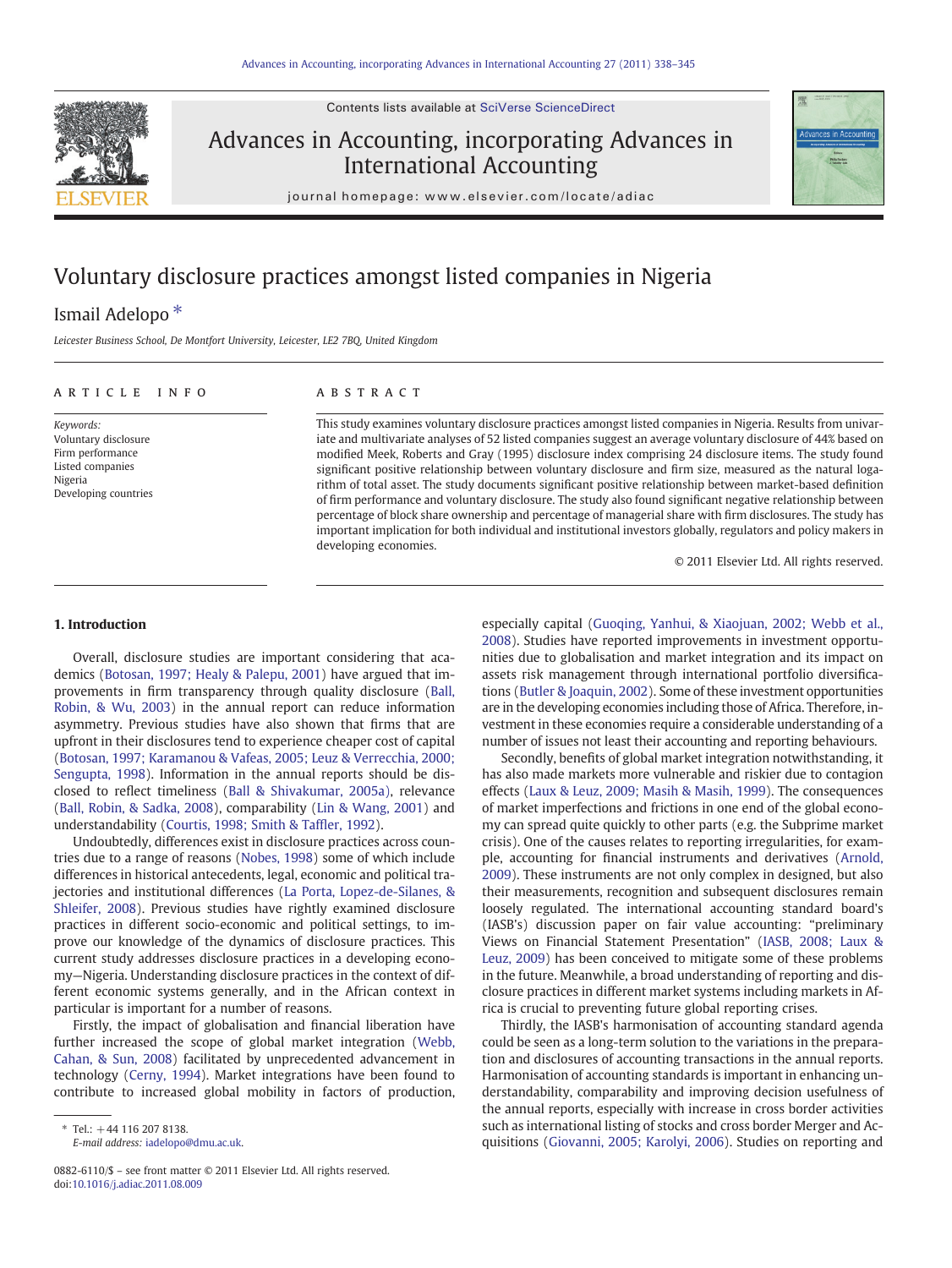disclosure practices amongst listed companies in Nigeria are therefore very important for both individual and institutional investors globally, market regulators, academics and other stakeholders by creating greater awareness on reporting practices.

Fourthly, a demand side argument also motivates a study such as this, on the ground that at macroeconomic level, most of the developing economies require substantial foreign direct investment to support internally generated capital stock necessary for growth and developments. Similarly, firms operating in these economies could benefit from foreign investments in various ways. However, foreign investors from higher disclosure and more transparent systems would demand comparable protection, level of transparency and disclosure from companies in the developing economies or higher returns in lieu as a prerequisite for their investments; this is similar to the bonding effects of cross listing at a broader level [\(Doidge, 2004; Licht, 2003\)](#page--1-0). Therefore, an understanding of current disclosure practices is important not only for potential foreign investors, but also for policy makers and international organisations that may be keen to achieve economic growth and development within the recipient economies.

Lastly, Nigeria is chosen for this study because of its size, with over 140 million people; she is also the 8th largest producer of oil which provides her with over 90% of her total revenue. Amongst the sub-Saharan African countries, she plays influential roles both in the political and economy landscapes of the area for example in Economic Community of West African States (ECOWAS) and African Union (AU). Thus, an understanding of the disclosure practices amongst listed companies in Nigeria is important in understanding reporting and disclosure practices in the West African region. Improvements in disclosure practices in Nigeria could influence practices in other neighbouring countries through 'spatial effects syndrome'.

### 2. Regulatory framework for accounting and financial reporting in Nigeria

Three statutory bodies share the responsibility for regulating accounting and financial reporting in Nigeria. The Corporate Affairs Commission (CAC) has responsibility for the supervision of company formation, registration, incorporation and winding up. The Securities and Exchange Commission (SEC) for regulating the capital market, and the Nigerian Stock Exchange (NSE), for ensuring compliance with the listing rules and reporting requirement for companies listed on the exchange in addition to providing a trading platform for listed equity and debt. The Nigerian Accounting Standard Board (NASB) is responsible for the introduction, review and removal of local accounting standard [\(Okike, 2007; ROSC, 2004](#page--1-0)).

General legal requirements for the preparation of financial statements by limited companies in Nigeria are contained in the provisions of the Companies and Allied Matters Act of 1990 [\(CAMA,](#page--1-0) [1990\)](#page--1-0) section 334 subsections  $2(a)$ –(i). This is in addition to specific legal requirements such as the Banks and Other Financial Institutions Act (1991) for firms operating in the banking sector, the Nigerian Insurance Act (2003) for firms operating in the insurance sub sector amongst others [\(Nmehielle & Nwauche, 2004](#page--1-0)).

#### 2.1. Mandatory disclosure requirement

CAMA (1990) section 334 subsection 2 specify the mandatory disclosure required in the annual report to include:

- 1. A statement of accounting policy
- 2. The balance sheet as at the last day of the year
- 3. A profit and loss account or, in the case of a company not trading for profit, an income and expenditure account for the year;
- 4. Notes on the accounts
- 5. The auditor's reports
- 6. A statement of the source and application of fund
- 7. A value added statement for the year
- 8. A five year financial summary and
- 9. In the case of a holding company, the group financial statement.

Other specific disclosures that are statutorily required in the annual reports include the following:

- 1. Accounting Standards
- 2. Directors' Report
- 3. Board Committees

#### 2.2. Accounting Standards

Section 335(1) of the Act requires that accounts should be prepared in accordance with the accounting standards laid down in the statement of accounting standards issued by the Nigerian Accounting Standard Board. In terms of comparisons, there are differences between the local accounting standards and the international standards i.e. IAS/IFRS. There are some standards used in the preparation of account in the country, and some local standards that are not currently covered by any international standards.

#### 2.2.1. Directors' Report

Section 342 of the CAMA (1990) requires that the directors should provide a report of their activities to the shareholders. The annual report should contain the list of the directors. There is no requirements that the list should state whether the directors are independent or not. It provides for a maximum of 20 and minimum of 5 directors on the board. It does not provide any guidance on the structure of the board, just as there are no statutory guidance on the frequency and duration of their meetings; however, information on members' attendance at meetings should be available for inspection by shareholders at the venue of the annual general meetings.

#### 2.2.2. Board Committees

Section 359(3)–(6) a–f of CAMA, requires every limited company to constitute an audit committee with membership equally shared between management and the shareholders. The law stipulates a maximum membership of 6 and maximum of 1 executive director on the board. There are no requirements on the structure and characteristics of the committee in terms of its independence, functioning etc. There are also no requirements to have a remuneration or nomination committees. The law also details the expected functions of the audit committees.

Generally, regulatory and reporting framework in the country is still developing; however, the Nigerian Stock Exchange has a very strict compliance and monitoring mechanisms. Thus in terms of mandatory disclosure, most of the listed companies comply with the minimum level of disclosure required. These are legal and statutorily required. The focus of this paper is on the voluntary disclosure level amongst the listed companies in Nigeria.

#### 3. Literature review and hypotheses development

Review of previous disclosure studies exhibits some characteristics. Firstly, they are mostly national studies, and therefore deal with the nature of reporting behaviour within a national context. Secondly, they tend to focus on the listed companies because these are usually the category of firms that are more visible and perhaps accessible. Thirdly, they are replica studies because they ask similar question in a different geographical, socio-political, economic and regulatory context. Most of the studies examined the determinants of voluntary disclosures in the annual reports; disclosure indexes are constructed and variables such as firm size, profitability or performance, ownership structure, firm complexity, auditor type, industry sector, age of listing and corporate governance features are used as explanatory variables. For this study, a thematic approach is adopted